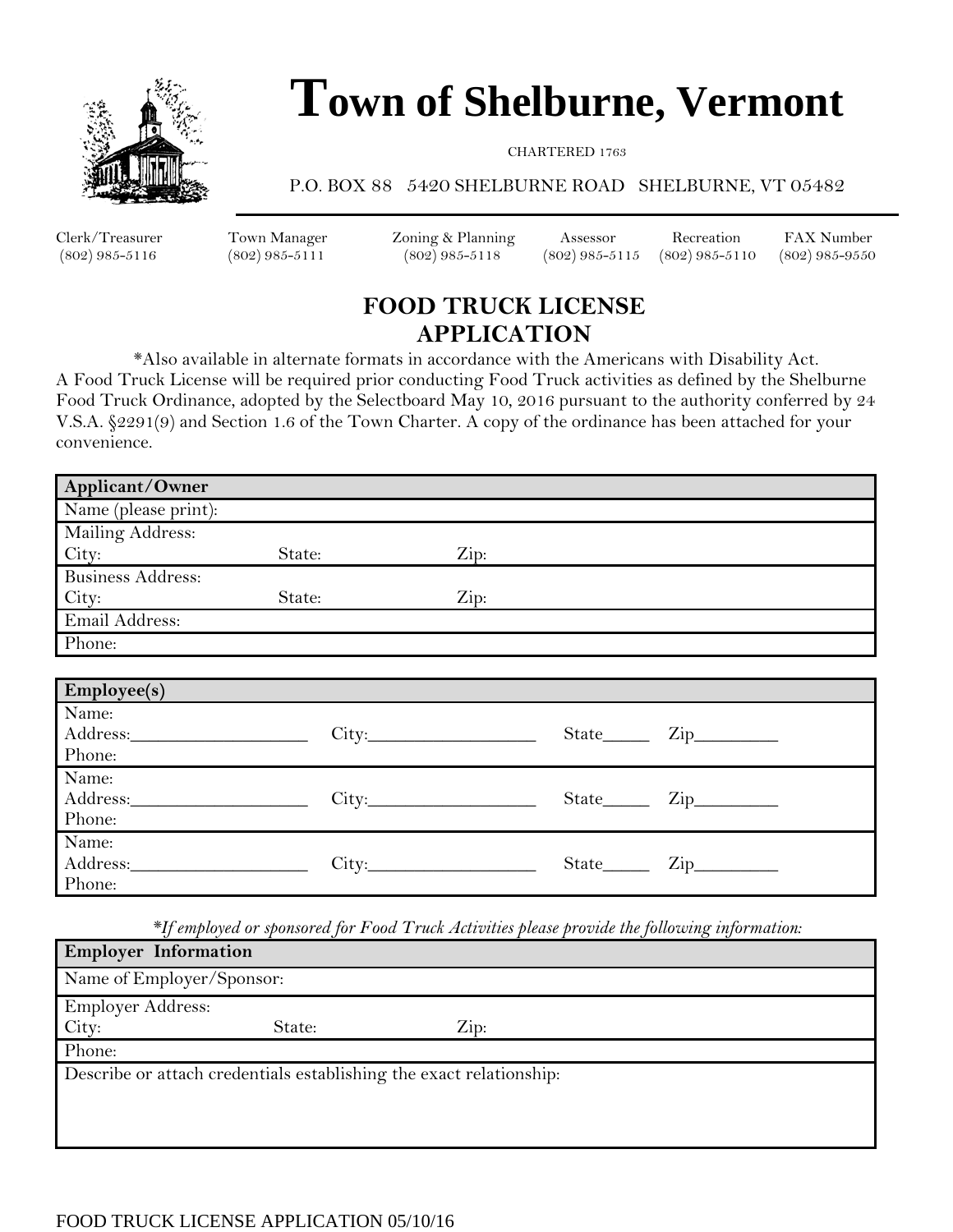#### **Location**

Physical Address:

Number of Parking Spaces Available:

**Description of Activities**- In the space below please provide a description of the food items to be sold or otherwise distributed, the manner and locale to be used in offering goods for sale or distribution:

#### **Duration** (please check one):

One Day License: Twenty four (24) hours or less period of time; twenty-five (\$25) dollars.

One Week License: Seven (7) day or less period of time; one hundred (\$100) dollars.

One month License: Thirty-one (31) day or less period of time; three hundred (\$300) dollars.

### **Date you would like to begin Food Truck activities:**

### **Motorized Vehicle/Trailer Description** (if applicable)

License Number:

Registration Number:

Other Identification (if applicable):

Physical Description:

| Non-Motorized Vehicle or Other Vehicle, Cart or Stand (if applicable) |        |         |  |  |
|-----------------------------------------------------------------------|--------|---------|--|--|
| Dimensions:                                                           |        |         |  |  |
| Height:                                                               | Width: | Length: |  |  |
| Physical Description:                                                 |        |         |  |  |
|                                                                       |        |         |  |  |
|                                                                       |        |         |  |  |
|                                                                       |        |         |  |  |
|                                                                       |        |         |  |  |
| Signage (if applicable)                                               |        |         |  |  |
| Dimensions:                                                           |        |         |  |  |
| Height:                                                               | Width: | Length: |  |  |
| Physical Description:                                                 |        |         |  |  |
|                                                                       |        |         |  |  |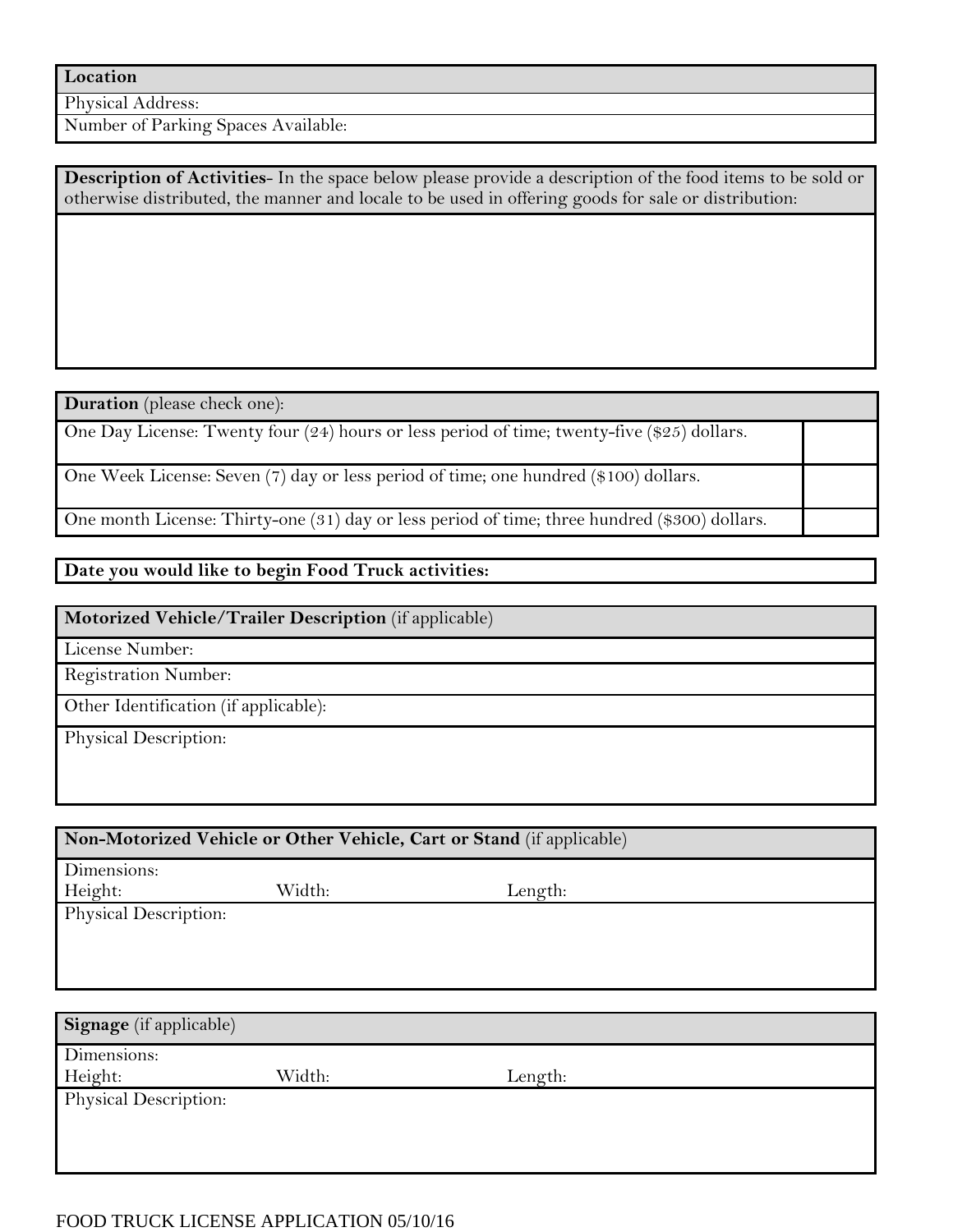**Application Checklist** (check all that apply)

1. If the Food Truck is to be operated on private property, a letter is needed from the property owner consenting to the activity. If the Food Truck is to be operated on any public property other than a public right-of-way, a letter is needed from the Shelburne Town Manager authorizing the peddling activity.

2. Identification of any liability insurance policies, with a statement of policy limits, available to cover any injury or damage resulting from the applicant's activities in the Town of Shelburne.

3. Copy of restaurant license from State of Vermont.

4. Copy of Vermont Health Department inspection.

5. Property owner authorization letter if the Food Truck is to be operated on private property, a letter is needed from the property owner consenting to the activity.

6. Letter from Shelburne Town Manager authorizing activities if the Food Truck is to be operated on any public property other than a public right-of-way.

**Applicant/Owner Signature: I \_\_\_\_\_\_\_\_\_\_\_\_\_\_\_\_\_\_\_\_**hereby certify all of the information contained herein is true and accurate to the best of knowledge. I hereby agree to abide by the provisions of the Shelburne Food Truck Ordinance and understand the license may be revoked due to inaccurate information presented herein or failure to abide by the terms of the Shelburne Food Truck Ordinance.

> \_\_\_\_\_\_\_\_\_\_\_\_\_\_\_\_\_\_\_\_\_\_\_\_\_\_\_\_\_\_\_\_\_ Applicants Signature

> > **SUBMIT**

#### **FOR OFFICE USE ONLY**

| Date Received: |  |
|----------------|--|
| Fee Received:  |  |
| Check #        |  |